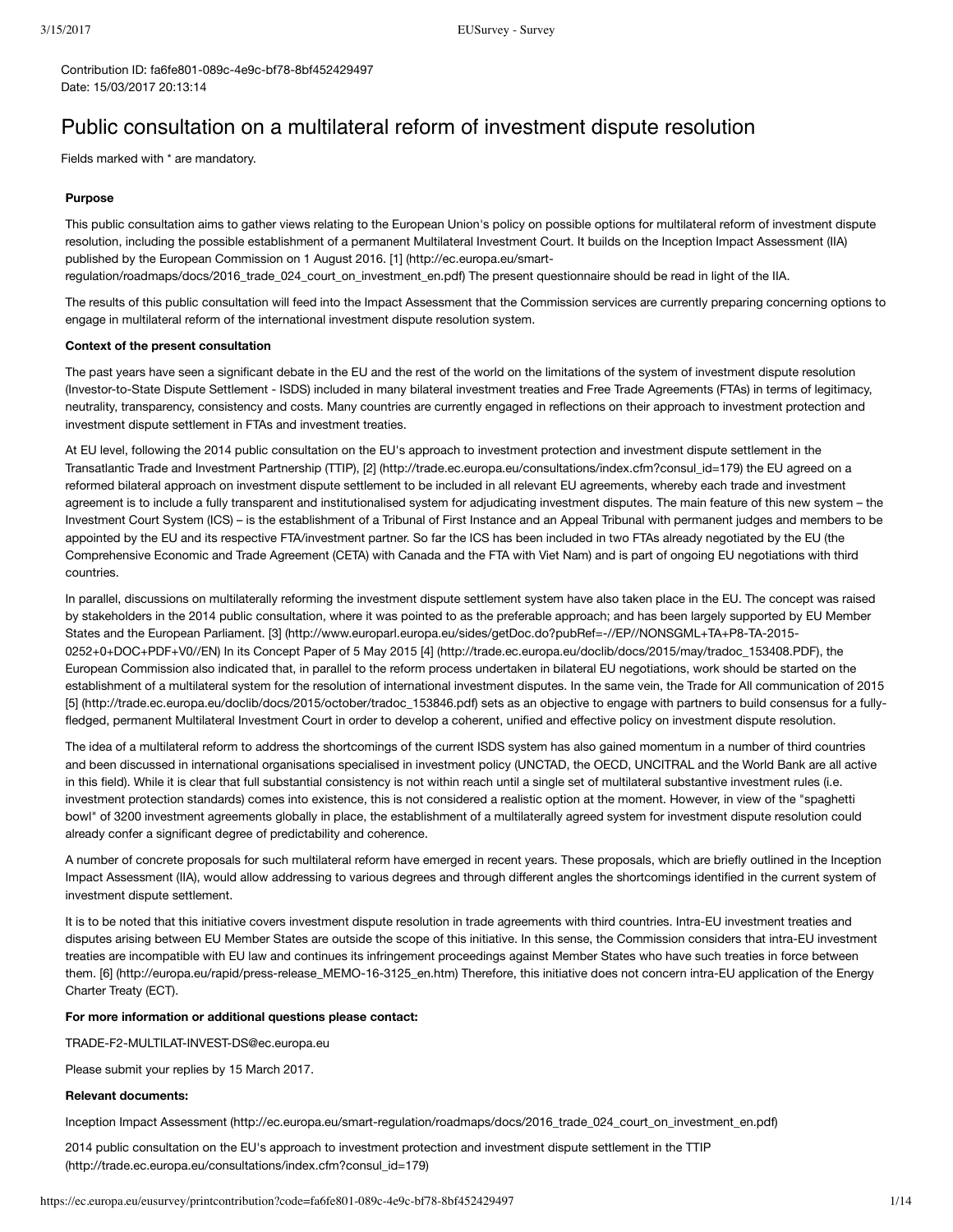Concept Paper of 5 May 2015 [\(http://trade.ec.europa.eu/doclib/docs/2015/may/tradoc\\_153408.PDF\)](http://trade.ec.europa.eu/doclib/docs/2015/may/tradoc_153408.PDF)

Trade for all Communication of 14 October 2015 [\(http://trade.ec.europa.eu/doclib/docs/2015/october/tradoc\\_153846.pdf\)](http://trade.ec.europa.eu/doclib/docs/2015/october/tradoc_153846.pdf)

# Public consultation on a multilateral reform of investment dispute resolution

# **PART 1**

#### *I. TRANSPARENCY AND CONFIDENTIALITY*

Received contributions may be published on the Commission's website, with the identity of the contributor. Please state your preference with regard to the publication of your contribution.

Please note that regardless of the option chosen, your contribution may be subject to a request for access to documents under Regulation (EC) No 1049/2001 on public access to European Parliament, Council and Commission documents. In such cases, the request will be assessed against the conditions set out in the Regulation and in accordance with applicable data protection rules.

Please, indicate your preference: **\***

- My contribution may be published under the name indicated; I declare that none of it is subject to copyright restrictions that prevent publication
- My contribution may be published but should be kept anonymous; I declare that none of it is subject to copyright restrictions that prevent publication
- I do not agree that my contribution will be published at all. Please note that, unless respondents provide a substantial justification for their  $\subset$ opposition to the publication of their contribution, contributions are published anonymously on the dedicated website.

# *II. About you*

1. You are welcome to answer the questionnaire in any of the 24 official languages of the EU. Please indicate in which language you are replying. **\***

- Bulgarian
- Croatian
- Czech
- Danish
- O Dutch
- English
- Estonian
- Finnish
- ◯ French
- German
- Greek
- Hungarian
- $\bigcirc$  Irish
- $\bigcirc$  Italian
- Latvian
- Lithuanian
- Maltese
- O Polish
- Portuguese
- Romanian Slovak
- 
- **Slovenian** Spanish
- 
- Swedish

2. You are replying: **\***

- as an individual in your personal capacity. Please go to question 3. After question 7, please go directly to question 27.
- in your professional capacity or on behalf of an organisation. Please go directly to question 8.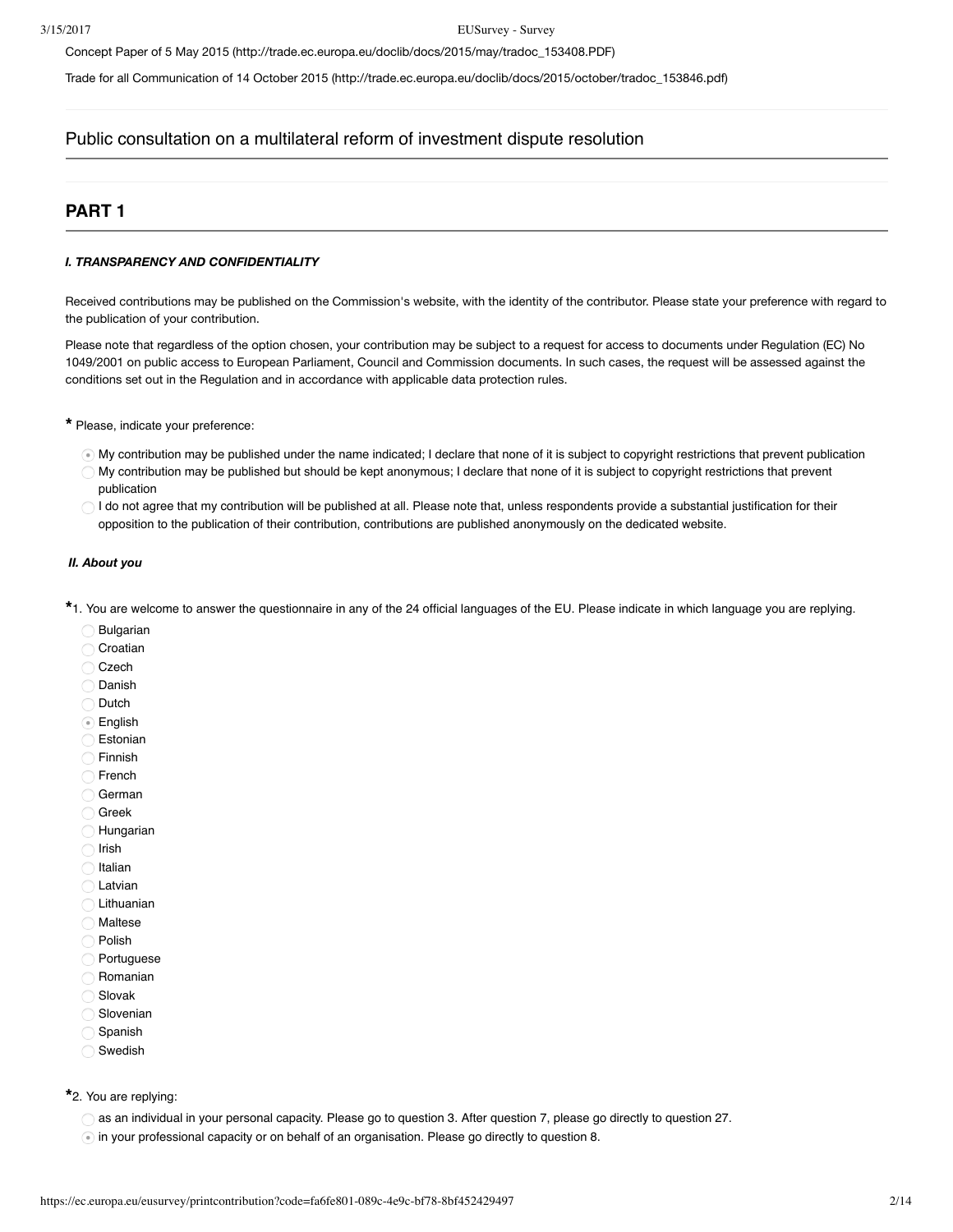# 8. Respondent's first name: **\***

Brooke

# 9. Respondent's last name: **\***

Guven

# 10. Respondent's professional email address: **\***

brooke.guven@law.columbia.edu

# 11. Name of the organisation: **\***

Columbia Center on Sustainable Investment

# 12. Postal address of the organisation: **\***

Jerome Greene Hall, 435 W. 116th Street, New York, New York, USA 10027

# 13. Type of organisation: **\***

*Please select the answer option that fits best.*

- Investor (private enterprise or individual)
- Arbitrator
- Professional consultancy or self-employed consultant
- **Legal practitioner**
- Trade, business or employers' professional association
- Trade union, non-governmental organisation, platform or network
- Research and academia
- Churches and religious communities ∩
- $\subset$ Regional or local authority (public or mixed)
- International or national public authority
- Other

15. Please indicate your organisation's main area/sector of activities/interest: **\***

# *[Max 100 characters]*

```
CCSI is an applied research center and forum dedicated to the study, practice and discussion of sustainable interna
tional investment and dispute resolution
```
18. Have you or has your organisation ever been directly involved in an international investment dispute?

Yes

- No. Please go directly to question 21.
- 19. If you answered "yes" to question 18, please indicate in what capacity you were involved or affected. Note: the point of this question is to **\***differentiate between users and non-users of international investment dispute resolution.
	- $\bigcirc$  As an investor bringing a claim (a claimant)
	- As a defendant state (a state being challenged)
	- As a state intervening in the procedure
	- As a mediator/conciliator
	- As an arbitrator
	- As legal counsel providing legal advice to one of disputing parties
	- As an expert providing expertise
	- As part of the arbitration centre administering the dispute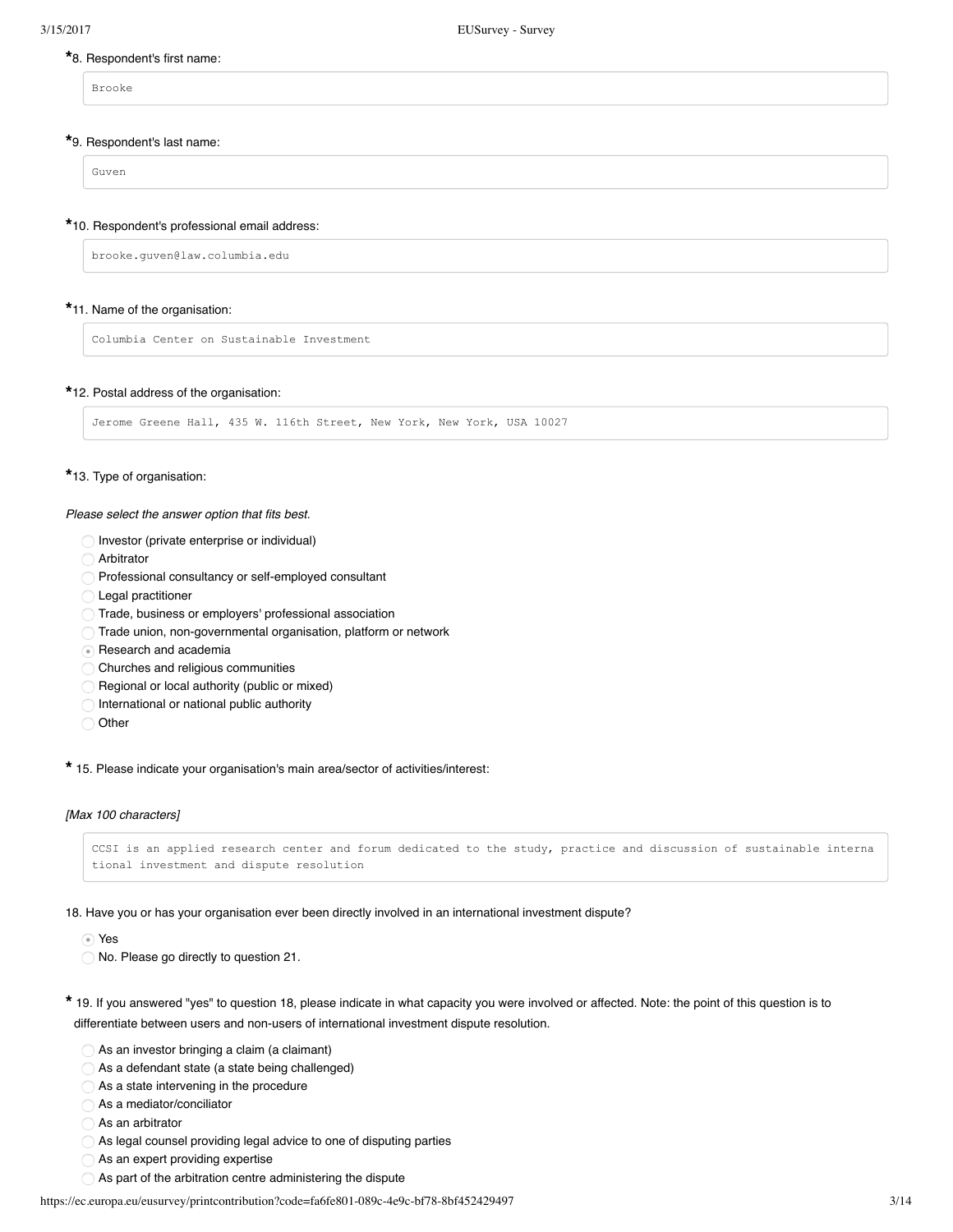$\odot$  As a third party providing an amicus curiae submission in a dispute

Other

23. Is your organisation included in the Transparency Register? **\***

If your organisation is not registered, we invite you to register [here \(https://ec.europa.eu/transparencyregister/public/ri/registering.do?locale=en\),](https://ec.europa.eu/transparencyregister/public/ri/registering.do?locale=en) although it is not compulsory to be registered to reply to this consultation. Why a transparency register?

[\(http://ec.europa.eu/transparencyregister/public/staticPage/displayStaticPage.do?locale=en&reference=WHY\\_TRANSPARENCY\\_REGISTER\)](http://ec.europa.eu/transparencyregister/public/staticPage/displayStaticPage.do?locale=en&reference=WHY_TRANSPARENCY_REGISTER)

- Yes
- No
- Not applicable

25. Country of organisation's headquarters **\***

- Austria
- Belgium
- Bulgaria
- Croatia
- $\sqrt{2}$ Cyprus
- $\subset$ Czech
- Republic
- Denmark
- Estonia
- Finland C
- France
- Germany
- Greece
- Hungary
- Ireland  $\subset$
- Italy
- Latvia €
- Lithuania
- C Luxembourg
- Malta
- **Netherlands**
- Poland
- Portugal
- Romania
- Slovak Republic
- Slovenia
- $\subset$ Spain
- Sweden
- United Kingdom
- ⊙ Other

26. If "other", please specify:

*Text of 1 to 100 characters will be accepted*

United States

# **PART II**

# **Desirability of a multilateral reform of the investment dispute settlement system**

A number of systemic shortcomings have been identified in the area of ISDS in recent years that would need to be addressed in order to ensure that the investment dispute resolution system works in a transparent, accountable, effective and impartial manner at global level.

These horizontal issues include greater legal certainty, consistency in the settlement of investment disputes, legal correctness through the possibility of an appeal, full impartiality in the decisions, legal predictability for users of the system and improved accessibility for Small and Medium Sized Enterprises (SMEs).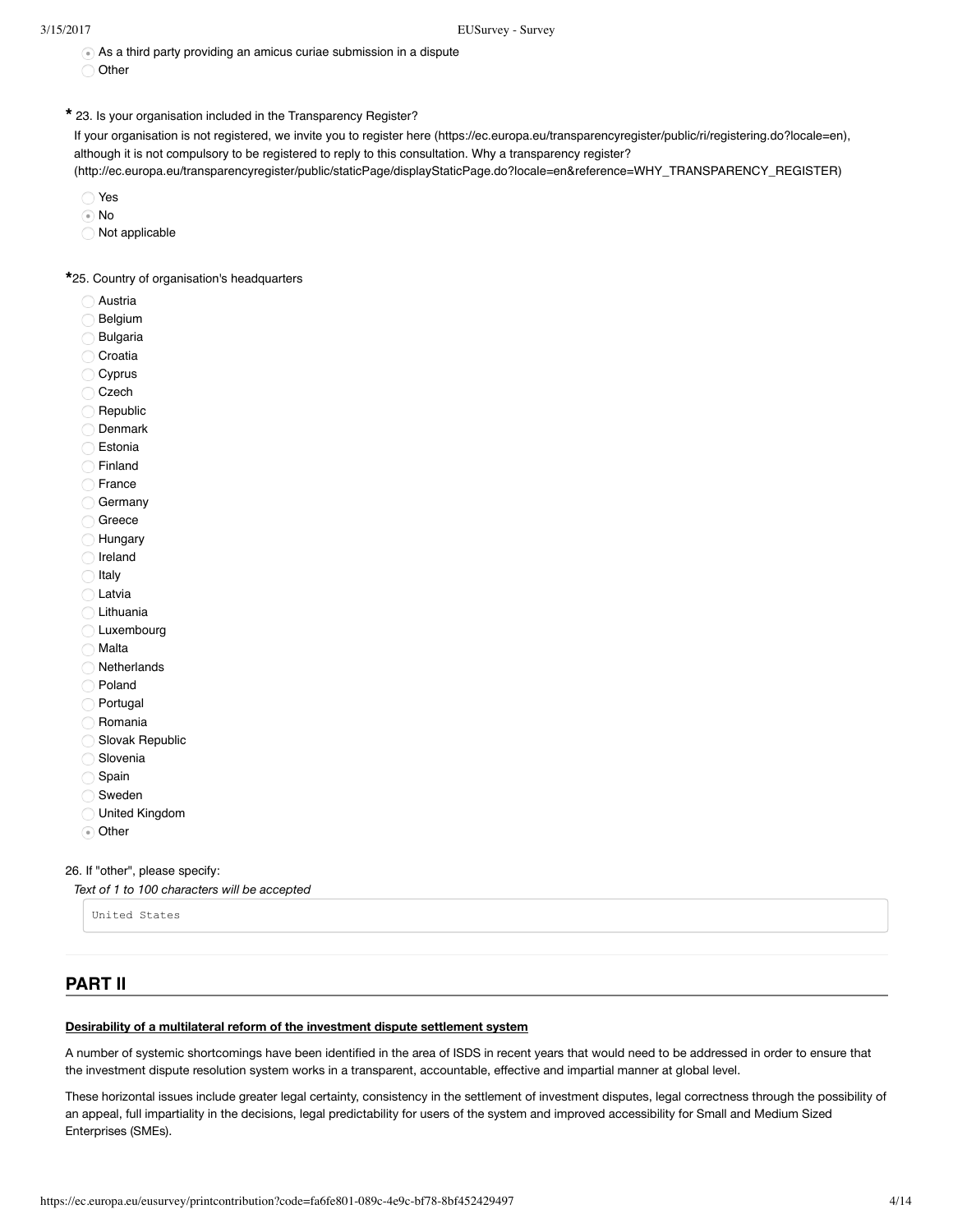#### 3/15/2017 EUSurvey - Survey

The current EU policy is to include in each EU trade and investment agreement an institutionalised procedural framework for resolving investment related disputes (the Investment Court System - ICS). It addresses to a significant degree important shortcomings identified with the ISDS system, notably as regards ensuring accountability, impartiality and legal correctness of the dispute settlement process that will apply in the EU's agreements with third countries.

Nevertheless, there are certain limits to what can be achieved through reforms at bilateral level as regards consistency, efficiency and costs. This was also highlighted by stakeholders in the 2014 public consultation who argued that the many concerns expressed in the EU and other parts of the world on the accountability, legitimacy and independence of the investment dispute settlement system would be more effectively addressed through multilateral reforms than through bilateral reforms (as initiated through the ICS approach).

27. The inclusion of an ICS in all relevant EU agreements has raised questions relating to the long-term efficiency of managing multiple bilateral dispute settlement instances in EU trade and investment agreements. There is also a cost aspect for the EU due to the fixed annual costs generated by each ICS (for each ICS approximately EUR 0.5 million/year on account of the remuneration of the permanent tribunal members and members of the appeal tribunal).

# **To what extent do you consider that seeking to include an ICS in each EU agreement may be less optimal for the EU from the point of view of complexity and cost?**

|                                                  | Ü |  | 3 | 4 | э | I don't<br>know / I<br>don't have<br>an opinion |
|--------------------------------------------------|---|--|---|---|---|-------------------------------------------------|
| From 0 (not problematic) to 5 (very problematic) |   |  |   |   |   |                                                 |

28. The EU's reformed approach for investment dispute settlement can naturally only apply to future EU agreements. It leaves open the issue of what to [do with the many existing investment treaties in force worldwide \(3320 in force, as of November 2016 according to UNCTAD figures\[1\]](http://investmentpolicyhub.unctad.org/Upload/Documents/IPM_16.pdf?utm_source=World+Investment+Network+%28WIN%29&utm_campaign=89afa33972-EMAIL_CAMPAIGN_2016_11_02&utm_medium=email&utm_term=0_646aa30cd0-89afa33972-70047181) (http://investmentpolicyhub.unctad.org/Upload/Documents/IPM\_16.pdf?

utm\_source=World+Investment+Network+%28WIN%29&utm\_campaign=89afa33972-

EMAIL\_CAMPAIGN\_2016\_11\_02&utm\_medium=email&utm\_term=0\_646aa30cd0-89afa33972-70047181)), a very high number of which contain traditional ISDS provisions and could give rise to disputes using those dispute settlement provisions. Treaties between EU Member States and third countries alone account for around half of these existing treaties (1400 bilateral investment treaties (BITs) with third countries). The EU itself is party to the Energy Charter Treaty (ECT). It is not conceivable that such a high number of investment treaties could be renegotiated to allow to make changes to the ISDS provisions.

At EU level, this raises a particular issue, as there would be two sets of investment dispute resolution rules applicable in the EU and Member States' investment relations with third countries depending on which treaty is at issue: (i) ISDS provisions would apply if a dispute is brought by an investor under one of the existing Member State BITs or the ECT; (ii) ICS would apply if a dispute is brought by an investor under an EU level trade and investment agreement with a third country.

# **In your view how important is it that the same procedural rules for investment dispute settlement apply in EU Member States' existing BITs with third countries and in EU level trade and investment agreements with third countries?**

|                                              | 0 | 2 | 3 | Д | G | I don't<br>know / I<br>don't have<br>an opinion |
|----------------------------------------------|---|---|---|---|---|-------------------------------------------------|
| From 0 (not important) to 5 (very important) |   |   |   |   |   |                                                 |

#### 29. **If you consider it important to have the same procedural rules apply, please indicate why:**

#### *From 0 (not important) to 5 (very important)*

|                                                                                        | 0 | റ          | 3 | $\overline{4}$ | 5 | I don't<br>know $/1$<br>don't have<br>an opinion |
|----------------------------------------------------------------------------------------|---|------------|---|----------------|---|--------------------------------------------------|
| Increases legal certainty for investors and states in the EU and in third<br>countries |   |            |   |                |   |                                                  |
| Provides uniformity to the applicable dispute settlement rules                         |   | $\bigcirc$ |   |                |   |                                                  |
| Improves investment climate in the EU and in third countries                           |   |            |   |                |   |                                                  |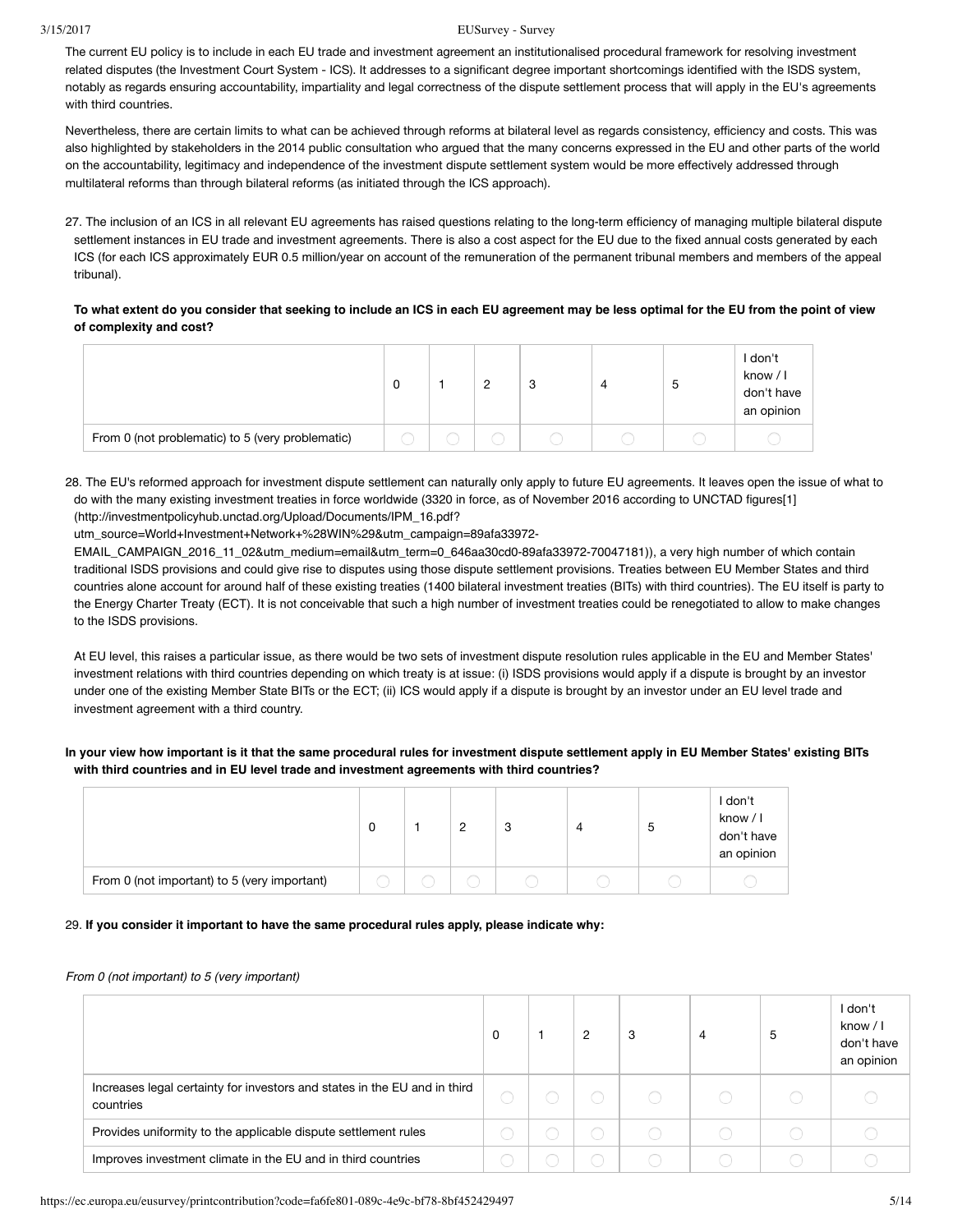| It is important for the EU's credibility that reform of ISDS also applies<br>at the level of EU Member States' BITs |  |  |  |  |  |  |  |
|---------------------------------------------------------------------------------------------------------------------|--|--|--|--|--|--|--|
|---------------------------------------------------------------------------------------------------------------------|--|--|--|--|--|--|--|

Other reasons why it is important to have the same procedural rules apply. Please specify.

*Text of 1 to 500 characters will be accepted*

#### **Possible features of a new multilateral system for investment dispute resolution**

30. **The specific features below are some of the most important elements at the basis of the EU's bilateral ICSs to be included in the EU's trade and investment agreements with third countries. If a multilateral reform were to be started to what extent do you consider that these elements should also be reflected?**

#### *From 0 (should not be included) to 5 (should certainly be included)*

|                                                                                       | $\Omega$   |            | 2          | 3 | 4          | 5       | I don't<br>know / I<br>don't have<br>an opinion |
|---------------------------------------------------------------------------------------|------------|------------|------------|---|------------|---------|-------------------------------------------------|
| Permanent dispute resolution structure (i.e. not disbanded after<br>issuing a ruling) | $\bigcirc$ | $\bigcirc$ | $\bigcirc$ | C | ◯          | $\odot$ |                                                 |
| Appeal instance to correct errors of law and manifest errors of fact                  | $\bigcirc$ | O          | $\bigcirc$ | C | $\bigcap$  | $\odot$ |                                                 |
| Full-time adjudicators                                                                | $\bigcirc$ |            | 0          | C | ∩          | $\odot$ |                                                 |
| Fixed remuneration for adjudicators                                                   | $\bigcirc$ | 0          | ◯          |   | ∩          | $\odot$ |                                                 |
| High qualification criteria for selecting adjudicators                                | $\bigcirc$ | $\bigcirc$ | $\bigcirc$ | C | O          | $\odot$ |                                                 |
| Random allocation of cases                                                            | $\bigcirc$ | O          | $\bigcirc$ | C | $\bigcirc$ | $\odot$ |                                                 |
| Transparency /<br>full documentation disclosure requirements                          | $\bigcirc$ | $\bigcirc$ | $\bigcirc$ | C | $\bigcirc$ | $\odot$ |                                                 |
| High ethics standards                                                                 | $\bigcirc$ | $\bigcirc$ | $\bigcirc$ | C | $\bigcirc$ | $\odot$ |                                                 |
| Safeguards for independence (e.g. random allocation, tenure, etc)                     | $\bigcirc$ | 0          | 0          |   |            | $\odot$ |                                                 |

### 31. **Can you identify other possible features that you believe should be included in a new multilateral system?**

#### *Text of 1 to 500 characters will be accepted*

Any international mechanism should be include a reconsideration of substantive legal protections and domestic exhau stion requirements. If any international mechanism were to be adopted it should ensure actual access to justice (be yond amicus) to a range of actors affected by investments, including individuals, communities and civil society rep resentatives. It should not bypass domestic legal systems to provide privileged access to only foreign investors an d investments.

32. An important criticism commonly made of the current investment dispute settlement system is that developing or transition economies do not always have the resources and legal expertise to defend themselves effectively and adequately against claims made by investors.

#### **Do you think that discussions on a new multilateral system for investment dispute resolution should include special assistance to developing countries?**

|                                                                          | 0 | 2 | 3 | 4 | ა | don't<br>know / I<br>don't have<br>an opinion |
|--------------------------------------------------------------------------|---|---|---|---|---|-----------------------------------------------|
| From 0 (should not be addressed) to 5 (should<br>certainly be addressed) |   |   |   |   |   |                                               |

**33. If the issue of special assistance for developing countries should be addressed, do you consider that centres that provide assistance to developing countries (such as the Advisory Centre on WTO Law - ACWL) which provide legal service and support in WTO dispute**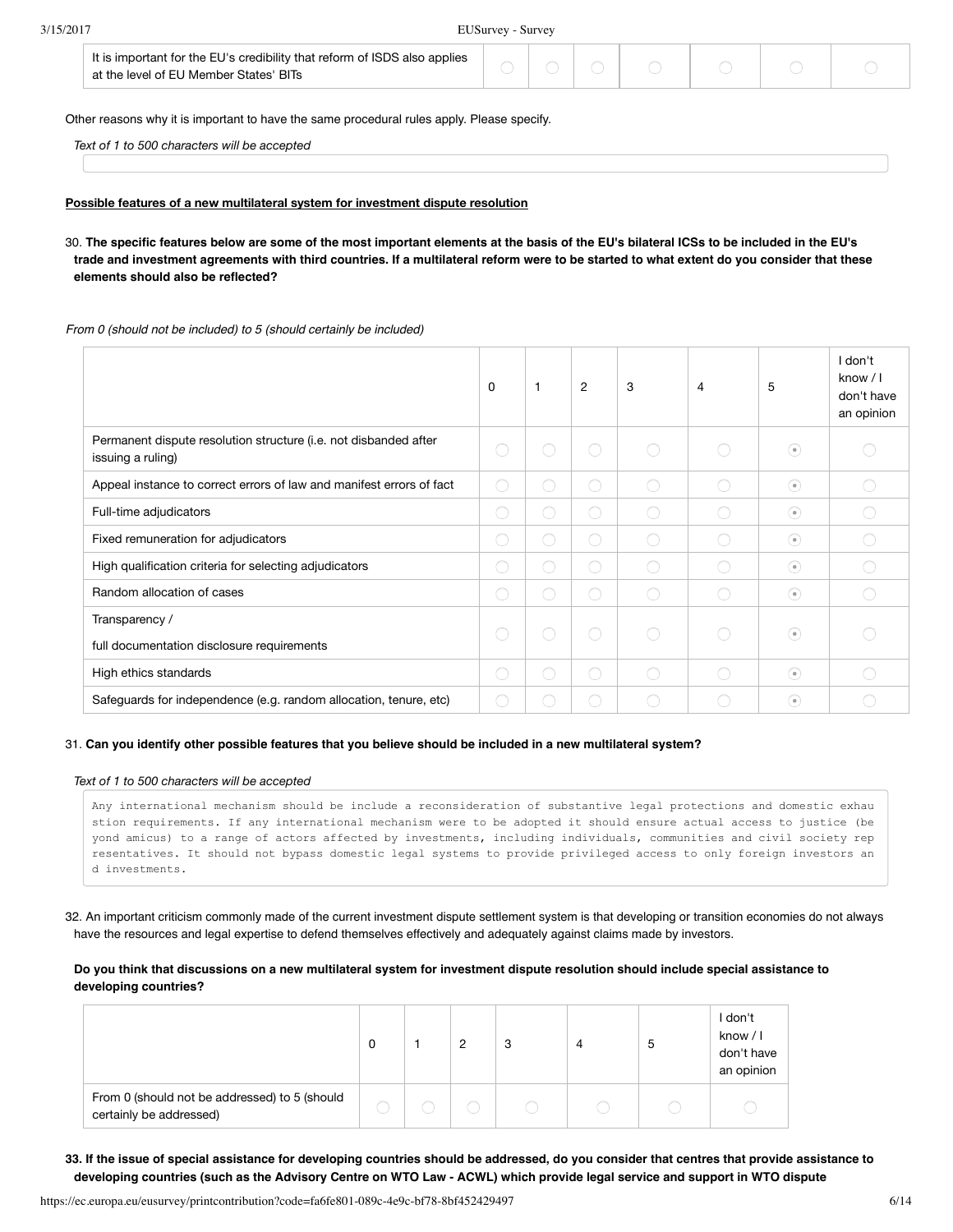#### **settlement proceedings, provide a useful model in this regard?**

|                                                                     | 0 | $\overline{2}$ | 3 | ა | l don't<br>know / I<br>don't have<br>an opinion |
|---------------------------------------------------------------------|---|----------------|---|---|-------------------------------------------------|
| From 0 (not a useful model) to 5 (certainly a<br>very useful model) |   |                |   |   |                                                 |

#### 34. **Please provide any additional comments that you may wish to add on how to take account of the special needs of developing countries within a multilateral reform of investment dispute settlement.**

*Text of 1 to 500 characters will be accepted*

As long as dispute settlement is confined to a system in which only investors bring claims, any assistance to devel oping countries will always be for their legal defense. This differs from the WTO, where developing countries benef it from ACWL assistance to exercise their right to bring claims as well. Given the current, problematic, substantiv e norms on investment, providing for legal assistance indirectly subsidizes a system that can only be used against developing countries.

35. Similarly, critics of the system have consistently argued that it is difficult for SMEs to access the investment dispute settlement system considering the associated costs (although these are largely made up of legal costs) and perceived complexity.

**In the context of a multilateral reform, do you believe that there should be special provisions for SMEs?**

Yes

No

- I don't know / I don't have an opinion
- 37. **Please provide any additional comments that you may wish to add on how to take account of the special needs of SMEs within a multilateral reform of investment dispute settlement.**

*Text of 1 to 500 characters will be accepted*

38. **In your view, should a multilateral dispute settlement mechanism be limited to investment treaties only?**

- Yes
- No
- I don't know / I don't have an opinion

39. If not, please identify what other issues relating to investment could be covered by a permanent multilateral dispute settlement mechanism.

#### *Text of 1 to 500 characters will be accepted*

Any mechanism must ensure access to information, participation and justice to all parties whose rights are or may b e impacted by an investment dispute by providing standing for all affected stakeholders (e.g. investors, states, in dividuals, communities and civil society representatives and groups from both home and host state) under domestic a nd international law. Rights that are impacted may arise from obligations outside of investment law and must be con sidered, respected and given effect.

40. In most international judicial systems, the enforcement of the ruling or award is a crucial element for the effectiveness of the system in question. The same applies to investment dispute resolution. Under the current system of ad hoc ISDS arbitration there are a number of ways to enforce arbitral awards. For instance, the rules that apply to dispute settlement under the International Centre for Settlement of Investment Disputes (ICSID) Convention ensure that the enforcement of pecuniary awards is obligatory in the domestic courts of every state party to the ICSID Convention. Consequently, domestic courts cannot refuse the enforcement of an ICSID award and their power is limited to verifying that the award is authentic. 159 countries signatory to the ICSID [Convention \(https://icsid.worldbank.org/apps/ICSIDWEB/icsiddocs/Documents/ICSID Convention English.pdf\)](https://icsid.worldbank.org/apps/ICSIDWEB/icsiddocs/Documents/ICSID%20Convention%20English.pdf) have subscribed to this system, which ensures an effective enforcement system. Other awards can be enforced via the United Nations New York [Convention on the Enforcement of Arbitral Awards \(http://www.uncitral.org/pdf/english/texts/arbitration/NY-conv/New-York-Convention-E.pdf\)](http://www.uncitral.org/pdf/english/texts/arbitration/NY-conv/New-York-Convention-E.pdf).

**Do you consider that in the context of discussions on a multilateral reform (which would include an appeal mechanism) a mechanism comparable to ICSID for the enforcement of decisions (i.e. that enforcement is not subject to domestic review) should be sought?**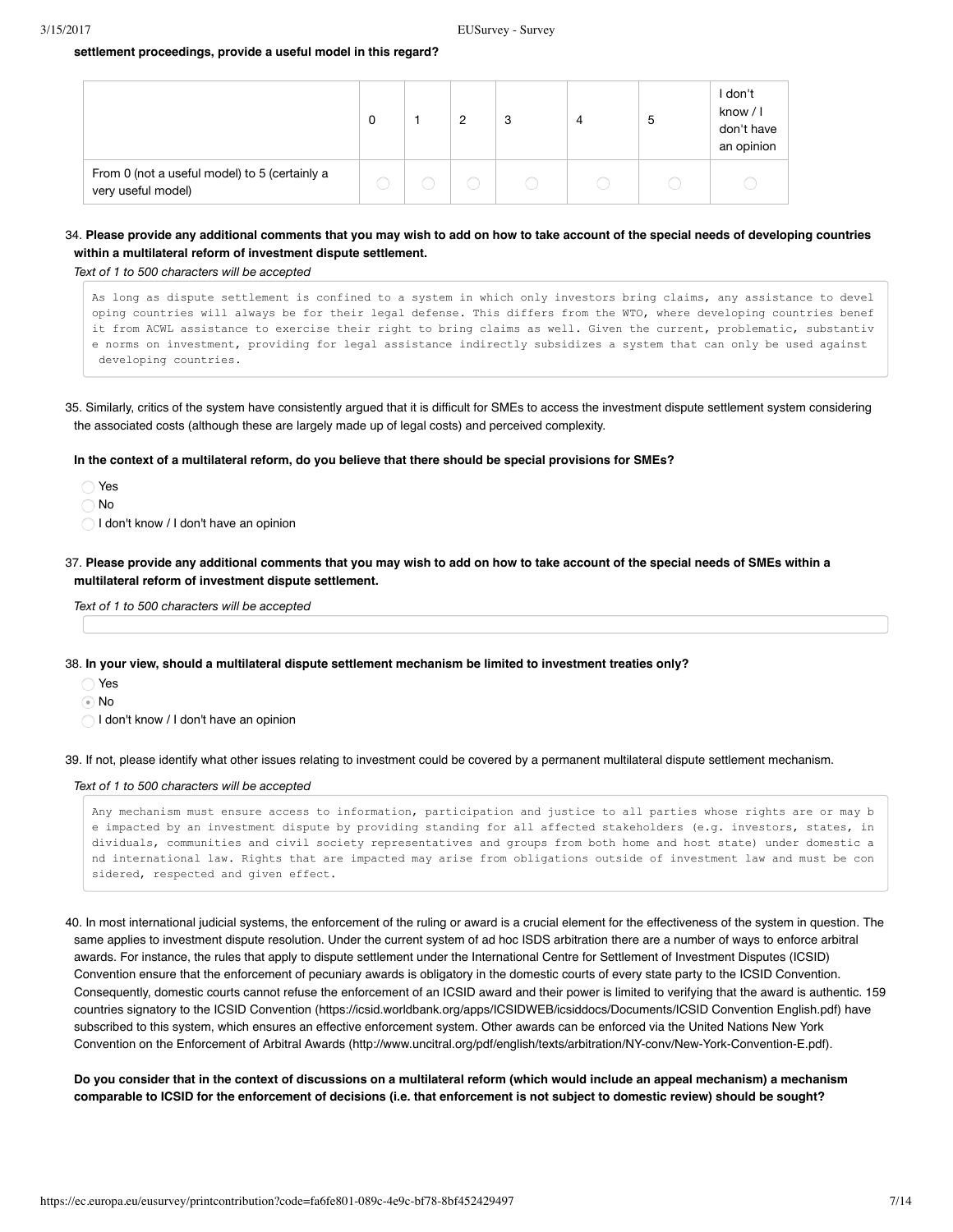|                                                                         | 0 | 2 | 3 | 4 | 5 | I don't<br>know / I<br>don't have<br>an opinion |
|-------------------------------------------------------------------------|---|---|---|---|---|-------------------------------------------------|
| From 0 (no, this is not needed) to 5 (yes, this is<br>certainly needed) |   |   |   |   |   |                                                 |

#### 41.  **Please provide any additional comments that you may wish to add on the enforcement of awards.**

*Text of 1 to 500 characters will be accepted*

#### **Options for a reform at multilateral level**

#### *A permanent Multilateral Investment Court*

The idea of establishing a permanent Multilateral Investment Court comprised of both a First Instance and an Appeal Tribunal (henceforth "single Multilateral Investment Court") has emerged. This single Multilateral Investment Court would be permanent and open to all countries interested to join. The adjudicators of both the First Instance and the Appeal Instance would be appointed for fixed terms and would be required to have comparable qualifications to members of other international tribunals. They would also be subject to the highest ethical standards.

42. A crucial aspect would be that such a single Multilateral Investment Court could potentially adjudicate disputes arising not just under future investment treaties but also under existing international investment treaties. This could for instance be achieved through a system of opt-ins where countries agree in the Treaty/Legal Instrument establishing the single Multilateral Investment Court to subject their investment treaties to the [jurisdiction of the Court \(a model could be the United Nations Mauritius Convention on Transparency for Investor-State Dispute Settlement](https://www.uncitral.org/pdf/english/texts/arbitration/transparency-convention/Transparency-Convention-e.pdf) (https://www.uncitral.org/pdf/english/texts/arbitration/transparency-convention/Transparency-Convention-e.pdf)). The single Multilateral Investment Court would thus in effect supersede ISDS provisions included in investment treaties of EU Member States with third countries or in investment treaties in force between third countries. It would also replace the ICS that would have been included in EU level agreements with third countries.

# **Do you share the view that such a single Multilateral Investment Court should also be competent to adjudicate disputes arising under existing investment treaties, including EU Member State BITs with third countries, EU level trade and investment agreements and investment treaties in force between third countries?**

|                                              | 0 | <u>_</u> | ◠<br>ు | ۷ | ა | I don't<br>know / I<br>don't have<br>an opinion |
|----------------------------------------------|---|----------|--------|---|---|-------------------------------------------------|
| From 0 (not important) to 5 (very important) |   |          |        |   |   |                                                 |

# 43. A number of potential positive effects have been identified which could result from centralising international investment dispute settlement in a single Multilateral Investment Court.

### **Please indicate to what extent you agree that centralisation could contribute to the following:**

### *From 0 (not likely) to 5 (very likely)*

|                                                                                                                      | 0 | $\overline{2}$ | 3 | $\overline{4}$ | 5 | I don't<br>know / I<br>don't have<br>an opinion |
|----------------------------------------------------------------------------------------------------------------------|---|----------------|---|----------------|---|-------------------------------------------------|
| More predictability in investment dispute resolution                                                                 |   | O              |   |                |   |                                                 |
| Higher degree of legitimacy for this type of dispute settlement                                                      |   |                |   |                |   |                                                 |
| Increased consistency of case law and legal correctness through the<br>permanent appeal tribunal                     |   | $\bigcirc$     |   |                |   |                                                 |
| Higher level of efficiency in the adjudication procedure (more<br>efficient adjudication)                            |   | ∩              |   |                |   |                                                 |
| Lower costs for users (assuming some or all procedural costs would<br>be borne by the states Party to the agreement) |   | $\bigcirc$     |   |                |   |                                                 |

Other contributions which could be achieved by centralisation. Please specify

https://ec.europa.eu/eusurvey/printcontribution?code=fa6fe801-089c-4e9c-bf78-8bf452429497 8/14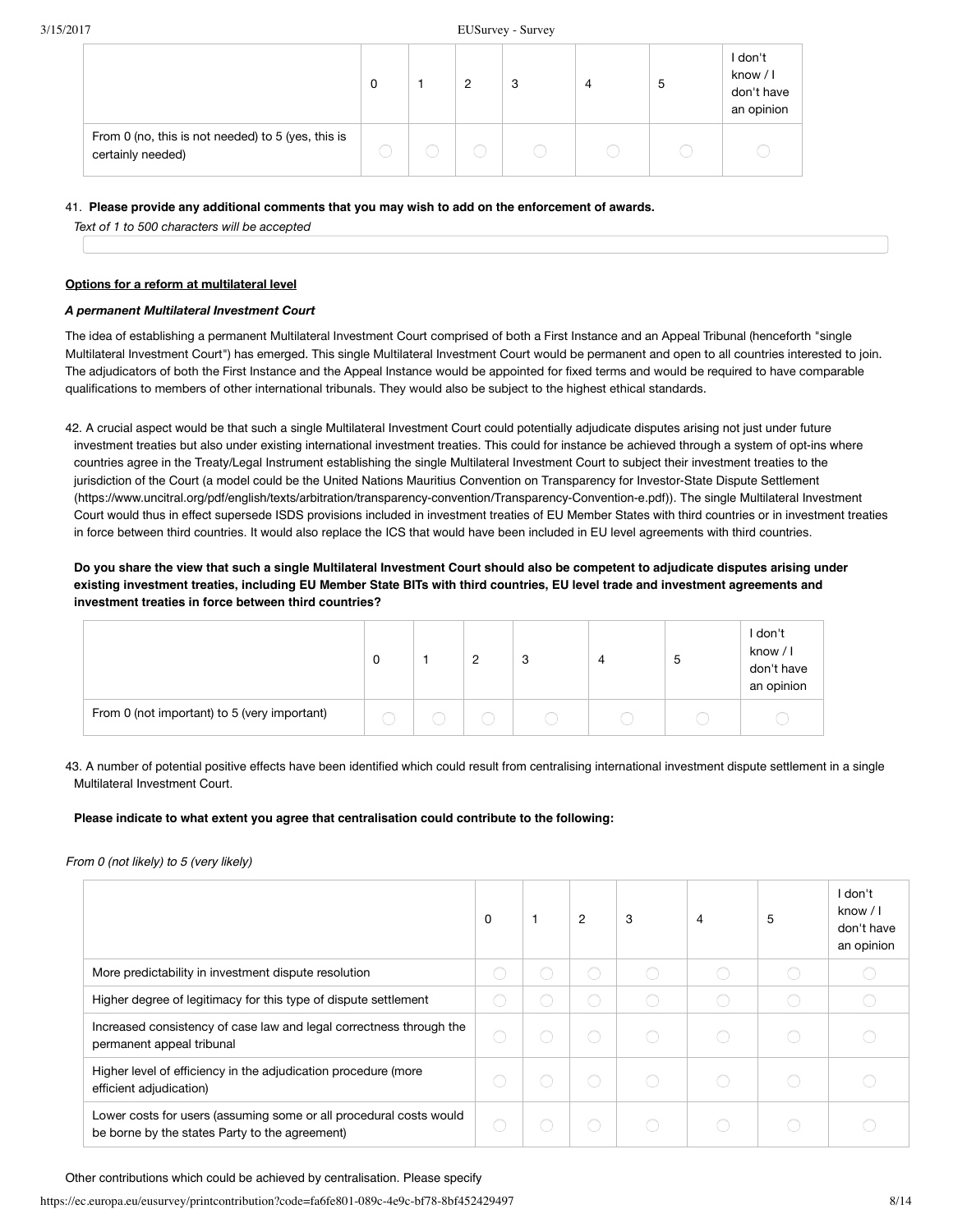#### *Text of 1 to 500 characters will be accepted*

Centralization itself does not necessarily lead to an improved system when the underlying substantive law is itself problematic. Further, centralization of investment dispute resolution is likely to lead to less regulatory space f or host countries.

#### *A permanent Multilateral Appeal Tribunal*

- 44. Another option that has emerged is the establishment of a permanent Multilateral Appeal Tribunal, i.e. without changing the existing first instance tribunals. Thus a Multilateral Appeal Tribunal would be limited to deal with ISDS awards appealed on the grounds of errors of law and manifest errors of fact, which the current ISDS system does not allow for. This would address the issue of ensuring legal correctness and assist with consistency of case law.
- The Multilateral Appeal Tribunal would rule on ISDS awards rendered under the ad hoc ISDS tribunals established under existing investment treaties (e.g. EU Member States' BITs) and under investment treaties in force between third countries. Such a Multilateral Appeal Tribunal would also replace the Appeal Tribunals included in the EU's ICSs in EU trade and investment agreements with third countries.

### **Do you agree that the creation of a permanent Multilateral Appeal Tribunal would already be an important tool to improve legal correctness in investment dispute resolution as argued above?**

|                                                         | 0 | 2 | 3 | 4 | 5 | I don't<br>know / I<br>don't have<br>an opinion |
|---------------------------------------------------------|---|---|---|---|---|-------------------------------------------------|
| From 0 (completely disagree) to 5 (completely<br>agree) |   |   |   |   |   |                                                 |

### 45. **Do you consider that establishing a Multilateral Appeal Tribunal (i.e. without a multilateral tribunal at the level of the first instance) would be sufficient to satisfactorily reform the current investment dispute settlement system?**

|                                                         | 0 | $\overline{2}$ | 3 | 4 | ა | l don't<br>know $/1$<br>don't have<br>an opinion |
|---------------------------------------------------------|---|----------------|---|---|---|--------------------------------------------------|
| From 0 (completely disagree) to 5 (completely<br>agree) |   |                |   |   |   |                                                  |

### **Design, composition and features of a single Multilateral Investment Court or a Multilateral Appeal Tribunal**

Common to the proposal for a single Multilateral Investment Court and for a Multilateral Appeal Tribunal are questions on overall design and size. It would for instance be necessary to provide for mechanisms allowing the body established to adjust to a growing membership.

### 46. **Do you consider that it is important to ensure that each country party to the agreement establishing the single Multilateral Investment Court or Multilateral Appeal Tribunal should have the possibility to appoint one or more adjudicators?**

|                                              | 0 | ◠ | 3 | 4 | ა | l don't<br>know / I<br>don't have<br>an opinion |
|----------------------------------------------|---|---|---|---|---|-------------------------------------------------|
| From 0 (not important) to 5 (very important) |   |   |   |   |   |                                                 |

### 47. **Do you consider it important that the number of adjudicators should be tailored to the likely number of cases and not linked to the number of countries signatory to the agreement?**

| I don't<br>know / I<br>c<br>-<br>ರಿ<br>4<br>ں<br><u>_</u><br>don't have<br>an opinion |
|---------------------------------------------------------------------------------------|
|---------------------------------------------------------------------------------------|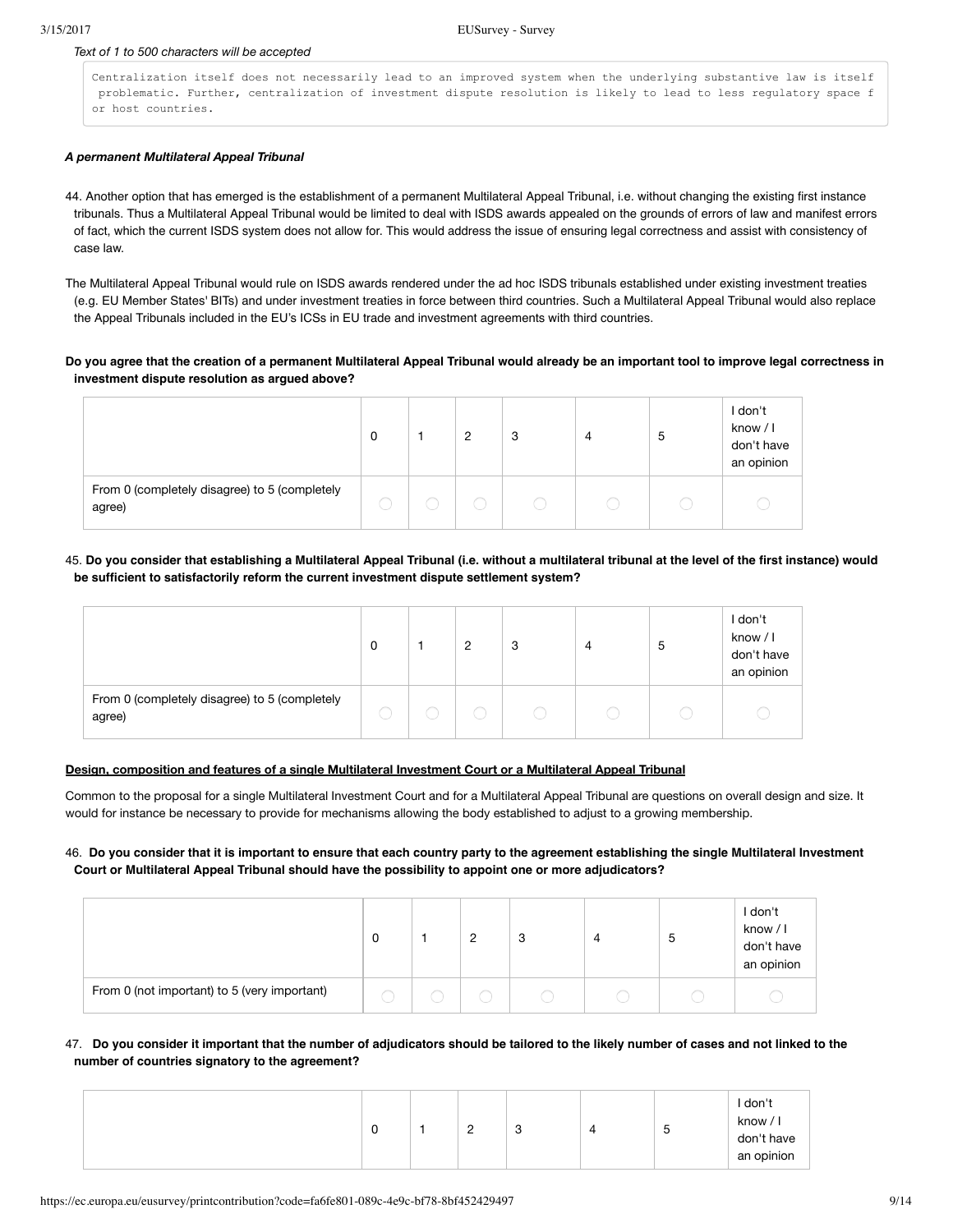| 3/15/2017 |  |
|-----------|--|

#### EUSurvey - Survey

| From 0 (not important) to 5 (very important) |
|----------------------------------------------|
|----------------------------------------------|

#### 48. **Do you have any further comments on the manner in which adjudicators should be selected?**

*Text of 1 to 500 characters will be accepted*

49. Also common to both proposals whether to establish a single Multilateral Investment Court or a Multilateral Appeal Tribunal, are considerations on the qualifications required to be a permanent adjudicator.

In the EU's Investment Court System (ICS), there are a number of criteria that adjudicators must meet for being eligible, including being qualified to hold judicial office in their country or being recognised jurists, as required by the International Court of Justice (ICJ) or the European Court of Human Rights (ECHR). Under the ICS, judges must also have expertise in public international law and previous experience in international investment law. It is assumed that adjudicators would be able to call on experts for technical or scientific information.

### **Do you consider that these qualifications would also be appropriate for a permanent multilateral mechanism, whether a single Multilateral Investment Court or a Multilateral Appeal Tribunal?**

|                                                   |  | - 0 | 4 | G | I don't<br>know $/$ I<br>don't have<br>an opinion |
|---------------------------------------------------|--|-----|---|---|---------------------------------------------------|
| From 0 (not appropriate) to 5 (fully appropriate) |  |     |   |   |                                                   |

#### 50. **Do you have any further comments on the qualifications of adjudicators under such a mechanism?**

#### *Text of 1 to 500 characters will be accepted*

Adjudicators in the investment context should be diverse in gender, ethnicity, nationality and should represent dev eloping, developed and transition economy countries. Expertise in all issues raised by a dispute in addition to inv estment law (e.g. human rights, environment) should be prioritized.

51. An important consideration would be the remuneration and conditions of employment of these adjudicators. Judges in the International Court of Justice (ICJ), the World Trade Organisation (WTO) Appellate Body or the Court of Justice of the EU (CJEU) receive a regular monthly salary which is not linked to their workload.

**Do you consider that adjudicators in a single Multilateral Investment Court or a Multilateral Appeal Tribunal should be remunerated in a similar manner?**

|                                                         |  | 2 | 3 | 4 | 5 | I don't<br>know / I<br>don't have<br>an opinion |
|---------------------------------------------------------|--|---|---|---|---|-------------------------------------------------|
| From 0 (completely disagree) to 5 (completely<br>agree) |  |   |   |   |   |                                                 |

52. Under the EU's ICS set out in EU level agreements, tribunal members must adhere to high standards of ethical conduct. In particular, they cannot act as counsel in investment disputes (so-called "double hatting"). This is also a safeguard ensuring their impartiality. The legal text in EU agreements establishing the ICS foresees the possibility that tribunal members become full-time and hence would, in principle, not be allowed to have external activities.

# **Do you agree that adjudicators in a single Multilateral Investment Court or in a Multilateral Appeal Tribunal should be full-time with no external activities?**

|  | ັບ |  | <u>_</u> | ں | ↵ | ა | I don't<br>know / I<br>don't have<br>an opinion |
|--|----|--|----------|---|---|---|-------------------------------------------------|
|--|----|--|----------|---|---|---|-------------------------------------------------|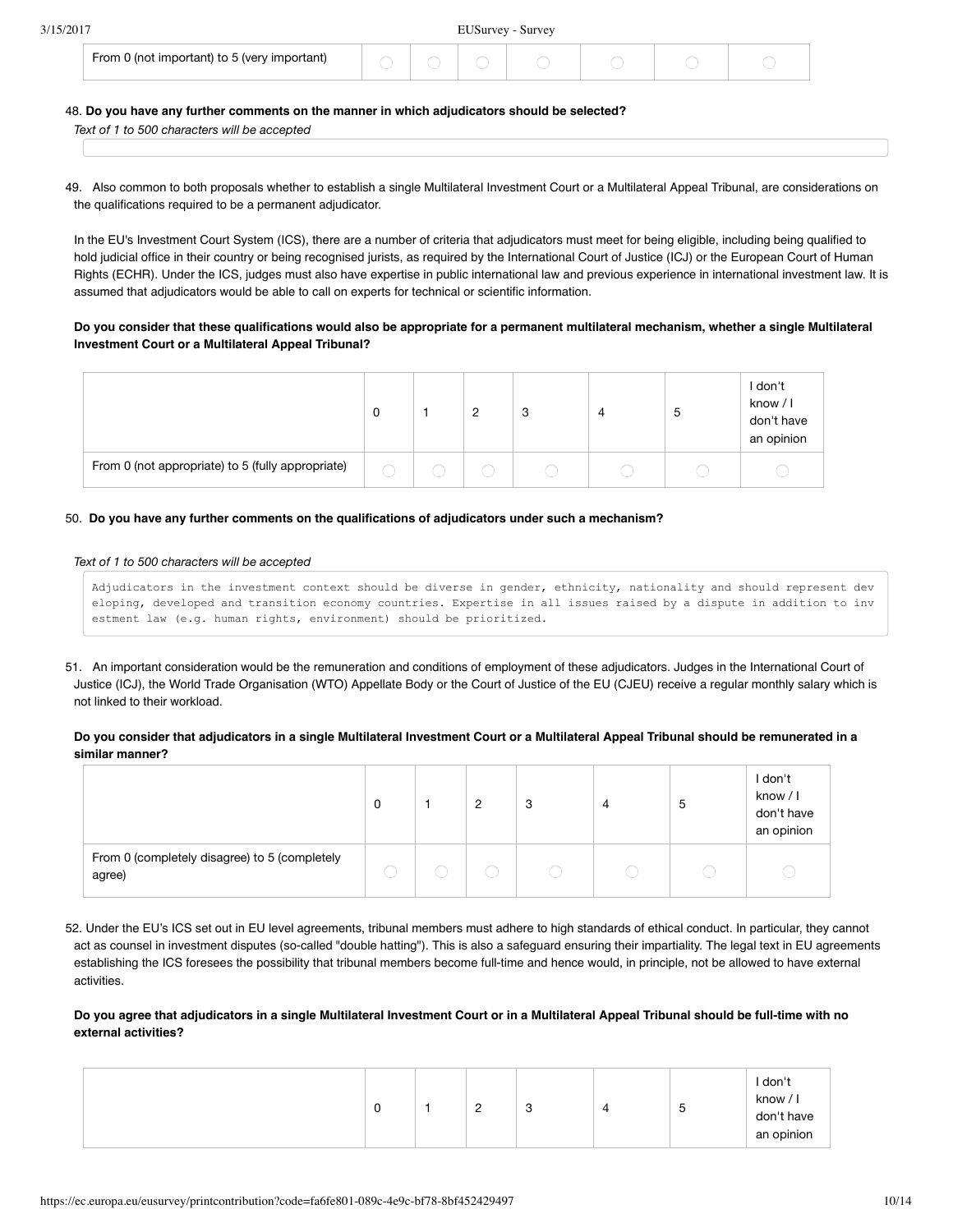| From 0 (completely disagree) to 5 (completely<br>agree) |  |  |  |  |
|---------------------------------------------------------|--|--|--|--|

53. In most international and domestic courts, including under the EU's ICS, disputes are allocated on a random basis to divisions of adjudicators to ensure impartiality and independence.

**Do you agree that a similar approach should be followed for the distribution of cases in a potential multilateral investment mechanism, whether a single Multilateral Investment Court or in a Multilateral Appeal Tribunal?**

|                                                         | 0 | C | 3 | 4 | 5 | l don't<br>know / I<br>don't have<br>an opinion |
|---------------------------------------------------------|---|---|---|---|---|-------------------------------------------------|
| From 0 (completely disagree) to 5 (completely<br>agree) |   |   |   |   |   |                                                 |

54. Another important consideration relates to the financing of a single Multilateral Investment Court or a Multilateral Appeal Tribunal, including salaries for adjudicators, staff and related administration expenses. For instance, under the EU's ICS, the Parties to the Agreement (i.e. the EU and the other country signing the trade and investment agreement) share the fixed operational costs of the ICS.

A repartition key, for instance based on the level of economic development, is often used to determine the contribution of states that are members of international organisations.

#### **In your view, would it be appropriate to employ a repartition key to determine the share of the contracting Parties in the operational costs?**

|                                                   |  | 3 | 4 | ა | I don't<br>know / I<br>don't have<br>an opinion |
|---------------------------------------------------|--|---|---|---|-------------------------------------------------|
| From 0 (not appropriate) to 5 (fully appropriate) |  |   |   |   |                                                 |

### 55. **In your view, should it also be considered that some of the operational costs could be funded in part by user fees (i.e. by investors and/or states)?**

|                                                   | 0 | $\mathcal{D}$<br>∼ | 3 | 4 | ა | l don't<br>know / I<br>don't have<br>an opinion |
|---------------------------------------------------|---|--------------------|---|---|---|-------------------------------------------------|
| From 0 (not appropriate) to 5 (fully appropriate) |   |                    |   |   |   |                                                 |

#### **Possible impacts**

# 56. **Do you consider that the establishment of a single Multilateral Investment Court or a Multilateral Appeal Tribunal could contribute in a positive way to improving the global investment climate?**

|                                                                    |  | $\overline{2}$ | 3 | 4      | 5 | I don't<br>know / I<br>don't have<br>an opinion |
|--------------------------------------------------------------------|--|----------------|---|--------|---|-------------------------------------------------|
| From 0 (no contribution at all) to 5 (very strong<br>contribution) |  |                |   | $\Box$ |   |                                                 |

#### 57. **If yes, please indicate the specific reasons:**

*From 0 (no impact) to 5 (strong impact)*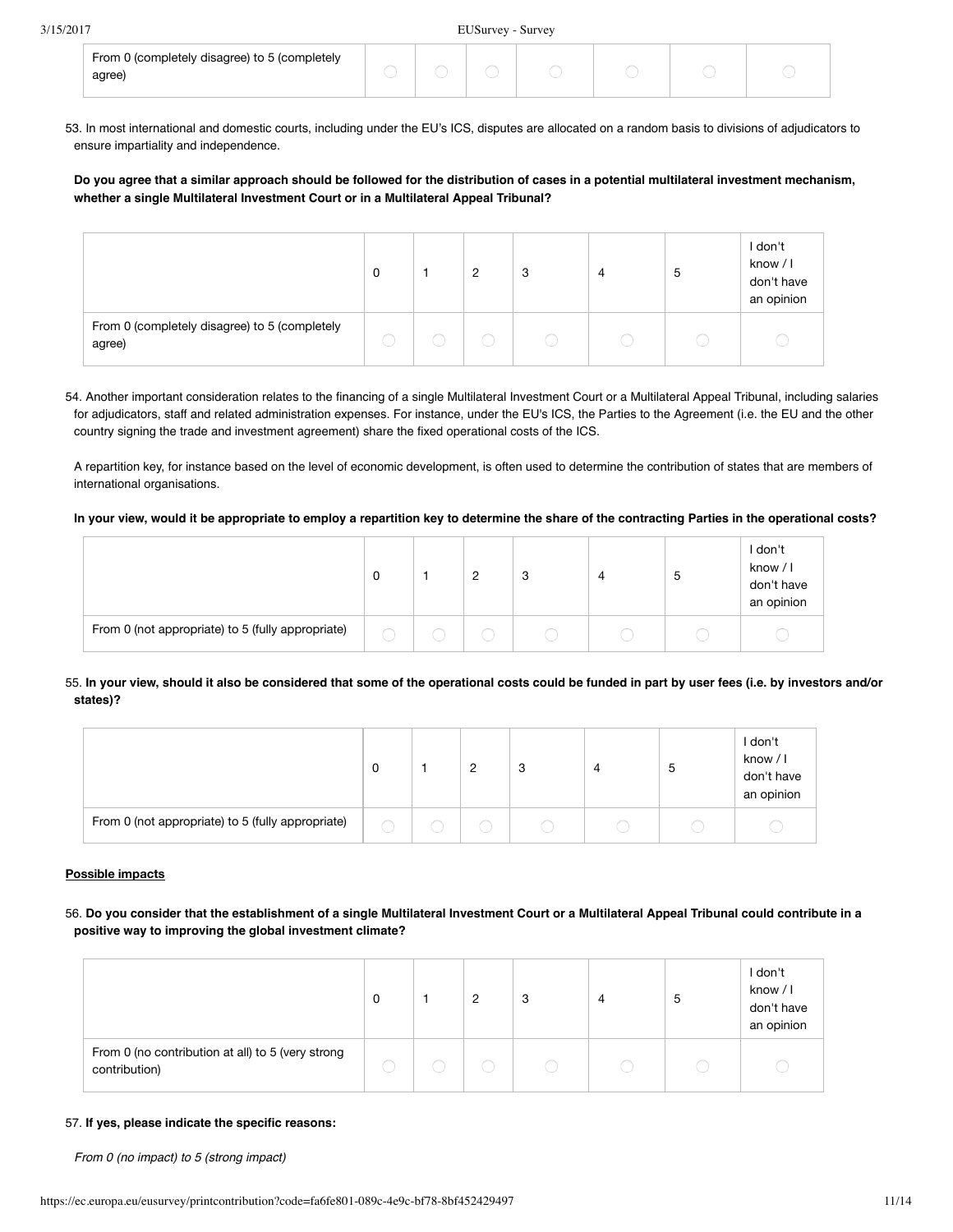|                                                       | 0 | 2 | 3 | $\overline{4}$ | -5 | l don't<br>know $/1$<br>don't have<br>an opinion |
|-------------------------------------------------------|---|---|---|----------------|----|--------------------------------------------------|
| Higher acceptability of investment dispute settlement |   |   |   |                |    |                                                  |
| Higher consistency of case law                        |   |   |   |                |    |                                                  |
| Unified dispute settlement system                     |   |   |   |                |    |                                                  |

#### If you consider there would be any other impacts, please specify and explain the link with the establishment of a single Multilateral Investment Court or a Multilateral Appeal Tribunal.

#### *Text of 1 to 500 characters will be accepted*

There is no evidence that the conclusion of investment agreements or the dispute settlement mechanisms contained th erein lead to increased investment of any kind, and considerable negative impacts, in the form of costs to third pa rties and to public policy space has been demonstrated under the current system. The proposed court and/or appeal t ribunal do not address these fundamental problems. Please see attached Position Paper.

### 58. The following preliminary economic impacts have been identified as resulting from the creation of a single Multilateral Investment Court or a Multilateral Appeal Tribunal for the settlement of investment disputes.

### **Please indicate to which extent you share this assessment.**

From 0 (disagree) to 5 (fully agree)

|                                                                                                                                                                                                              | 0 | 1 | 2 | 3 | 4 | 5 | I don't<br>know / I<br>don't have<br>an opinion |
|--------------------------------------------------------------------------------------------------------------------------------------------------------------------------------------------------------------|---|---|---|---|---|---|-------------------------------------------------|
| Reduced budgetary expenditure for the EU as a<br>result of phasing out multiple Investment Court<br>Systems (ICSs) in EU agreements in favour of a<br>single multilateral mechanism                          |   |   |   |   |   |   |                                                 |
| Reduced costs for users (investors, states) from<br>having one single multilateral mechanism<br>because of increased predictability                                                                          |   |   |   |   |   |   |                                                 |
| Reduced costs because arbitrators' fees and<br>fees of arbitral institutions (in current ISDS<br>system) no longer necessary because<br>remuneration of permanent adjudicators and<br>court borne by Parties |   |   |   |   |   |   |                                                 |

If you consider there would be any other economic impacts, please specify and explain the link with the establishment of a single Multilateral Investment Court or a Multilateral Appeal Tribunal.

*Text of 1 to 500 characters will be accepted*

59. No environmental impacts have been identified that would result from the creation of a single Multilateral Investment Court or a Multilateral Appeal Tribunal.

#### **Do you consider that there could be any environmental impacts?**

Yes

No

No opinion

60. If you consider there would be any environmental impacts, please specify and explain the link with the establishment of a single Multilateral Investment Court or a Multilateral Appeal Tribunal.